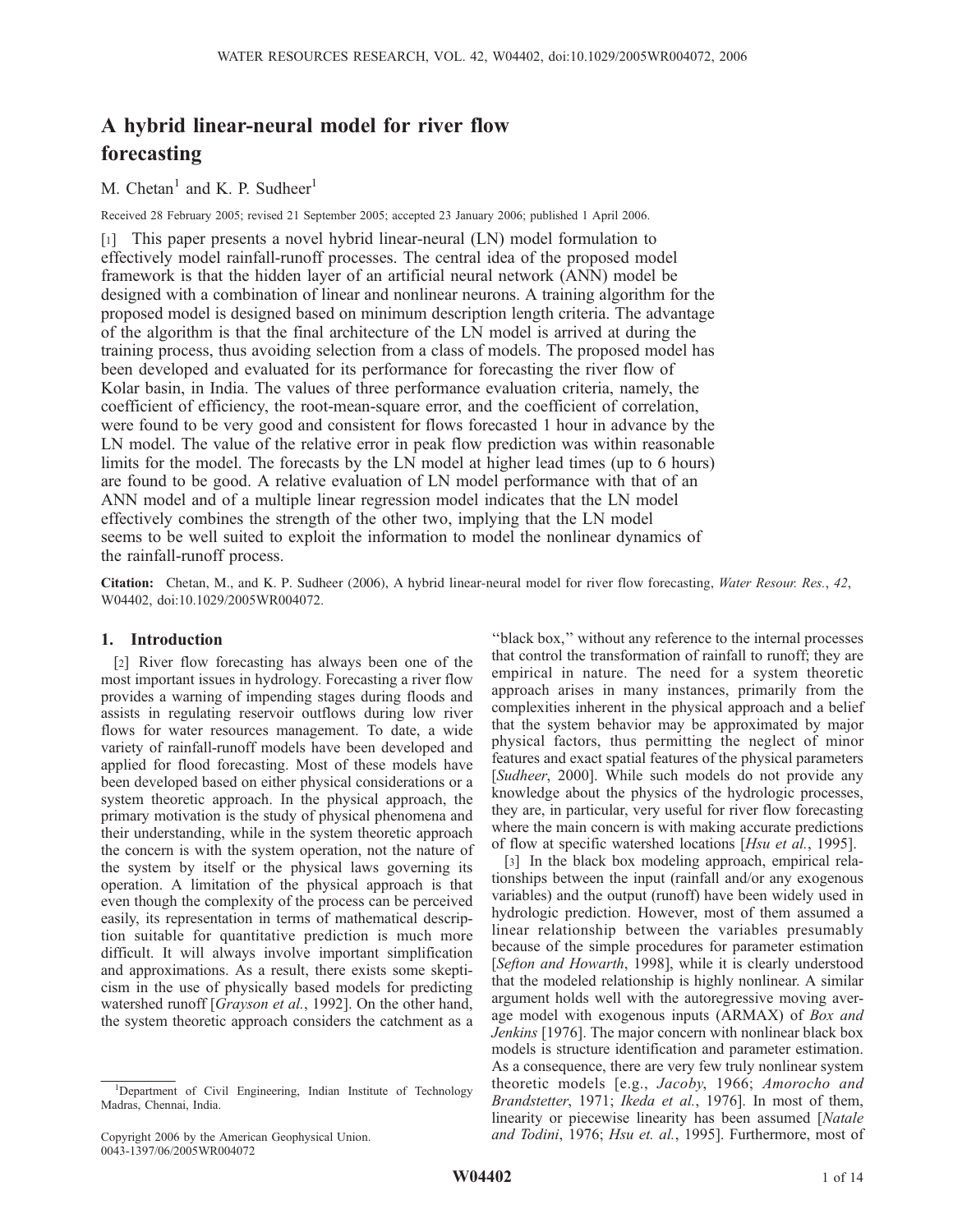the nonlinear models used a predefined structure with unknown parameters, which is likely to misrepresent the process unless carefully designed. In this context, datadriven models, which can discover relationships from input-output data without having the complete physical understanding of the system, may be preferable. The datadriven models aim primarily at establishing functional relationships between input and output variables without defining a functional relationship a priori. For data-driven modeling, the most widely employed tool in the recent past is the artificial neural network (ANN) technique. This technique has been rigorously applied to rainfall-runoff modeling [Hsu et al., 1995; Sajikumar and Thandaveswara, 1999; Sudheer et al., 2002, 2003], and the results have been highly promising. The reason for such an increasing interest resides in their intrinsic generality, flexibility, and global performance in most applications where other models either tend to fail or become cumbersome [Shamseldin et al., 2002].

[4] Besides the fundamental question of choosing the right set of input variables, defining an adequate neural topology for approximating a function by a neural network still remains an unsatisfactorily solved question. The search for a satisfactory compromise between good data fitting on one side and good generalization properties on the other side has oriented the design of several online and off-line model building procedures. Among online techniques, constructive algorithms, as, for example, cascade correlation [Kwok and Yeung, 1997; Karunanithi et al., 1994], follow an incremental approach by starting with a small network and trying to increase it step by step. On the other hand, pruning algorithms, as optimal brain damage [Le Cun et al., 1990] to optimal brain surgeon [Hassibi et al., 1994], follow a decremental approach by starting with a large network and trying to eliminate unnecessary connections [Reed, 1993]. Both types of step-by-step evolution, however, do not ensure the reaching of the best topology [Sudheer, 2000]. In hydrological applications, the number of hidden neurons, which is responsible for capturing the dynamic and complex relationship between various input and output variable, is often arrived at after a long trial-anderror procedure.

[5] It is a common belief that the ANN models of the rainfall-runoff process (or any other process) are purely black box models as they do not explain the process being modeled, but for a few recent studies [Wilby et al., 2003; Jain et al., 2004; Sudheer, 2005]. However, it must be realized that the hydrometeorological data that are employed in developing rainfall-runoff models (ANN or physics based) contain important information about the physical process being modeled, and this information gets embedded or captured inside the model. Jain et al. [2004] illustrate that a trained ANN captures different components of the physical process being modeled through its massively parallel and distributed architecture, and they demonstrate that the hidden neurons in the ANN rainfallrunoff model approximate various components of the hydrologic system.

[6] It appears that constructing models from time series with nontrivial dynamics involves the problem of how to choose the best model from within a class of model, or to choose between competing classes. In ANN modeling, it is

assumed that there is a random process generating  $(Y_t, X_t) \in$ RXR<sup>d</sup>,  $t \in Z$ , for which there is a relationship

$$
Y_t = F(X_t) + \varepsilon_t \tag{1}
$$

where the random variables  $\varepsilon_t$  are independent of  $Y_r$  and  $X_s$  for  $r \geq t$  and  $s > t$ . Building a model means, given some realizations of this process  $(y_t, x_t)$ ,  $t = 1,..., n$ , find an approximation  $\hat{F}$  of F. Typically, when modeling a time series, one restricts attention to a subclass of models  $\hat{F}(\mathbf{X}) = G(\mathbf{X}, \lambda)$ , parameterized by  $\lambda \in R^m$  for some m. The potential number of  *parameters may be infinite for* a class of models. For linear models, for example, autoregressive (AR) models, the parameters are potentially infinite in number, but the selection problem is relatively easy. One fits models  $AR(k)$  of increasing order,  $k = 0, 1, 2,$ 3, ..., until it is found that increasing the order of the model makes no significant improvement. In the case of nonlinear models, however, there are unaccountably many possible subclasses to choose from. Unless one has some prior knowledge about the time series, derived from the physics of the phenomenon being studied, he may find it difficult to select a subclass to work with.

[7] The ANN modeling approach is based on the concept of reconstruction of a single-variable series in a multidimensional phase space to represent the underlying dynamics. An ANN uses local approximation through ridge functions while modeling the function being studied [Sudheer et al., 2003]. Hence it appears that the number of clearly distinct clusters present in the multidimensional phase space can be considered as a guideline to approximate the number of hidden neurons in the architecture. Nonetheless, it needs to be verified through a model selection procedure. Also, following *Jain et al.* [2004], who have illustrated that the hidden neurons in an ANN model approximate various components of the rainfall-runoff process, it seems that all the hidden neurons in the final ANN architecture need not be always nonlinear (i.e., the transfer function of some of the hidden neurons need not be a nonlinear function) because some of the subprocesses in a basin may show a linear variation along the time (for example, the interflow portion on the recession limb of a hydrograph). In view these heuristics, a research study has been formulated to develop and test a hybrid linear-neural (LN) model that consists of linear and nonlinear hidden neurons in the hidden layer of an ANN for rainfall-runoff modeling, which can be used for river flow forecasting. The central idea is to consider a new formulation that combines the idea from multiple linear regression models and from artificial neural networks.

[8] The major objective of this paper is to illustrate the development of a hybrid LN model for river flow forecasting. The paper also focuses on the issue of arriving at an appropriate network architecture to model the process. More specifically, the paper discusses the concepts behind the proposed hybrid model and the algorithm that is developed for training the hybrid model. The proposed modeling approach is evaluated on a real-world case study of an Indian River basin, and the results are discussed in detail. The paper is organized as follows: Following the introduction, the background, theoretical considerations, and the algorithm for training of the proposed LN model are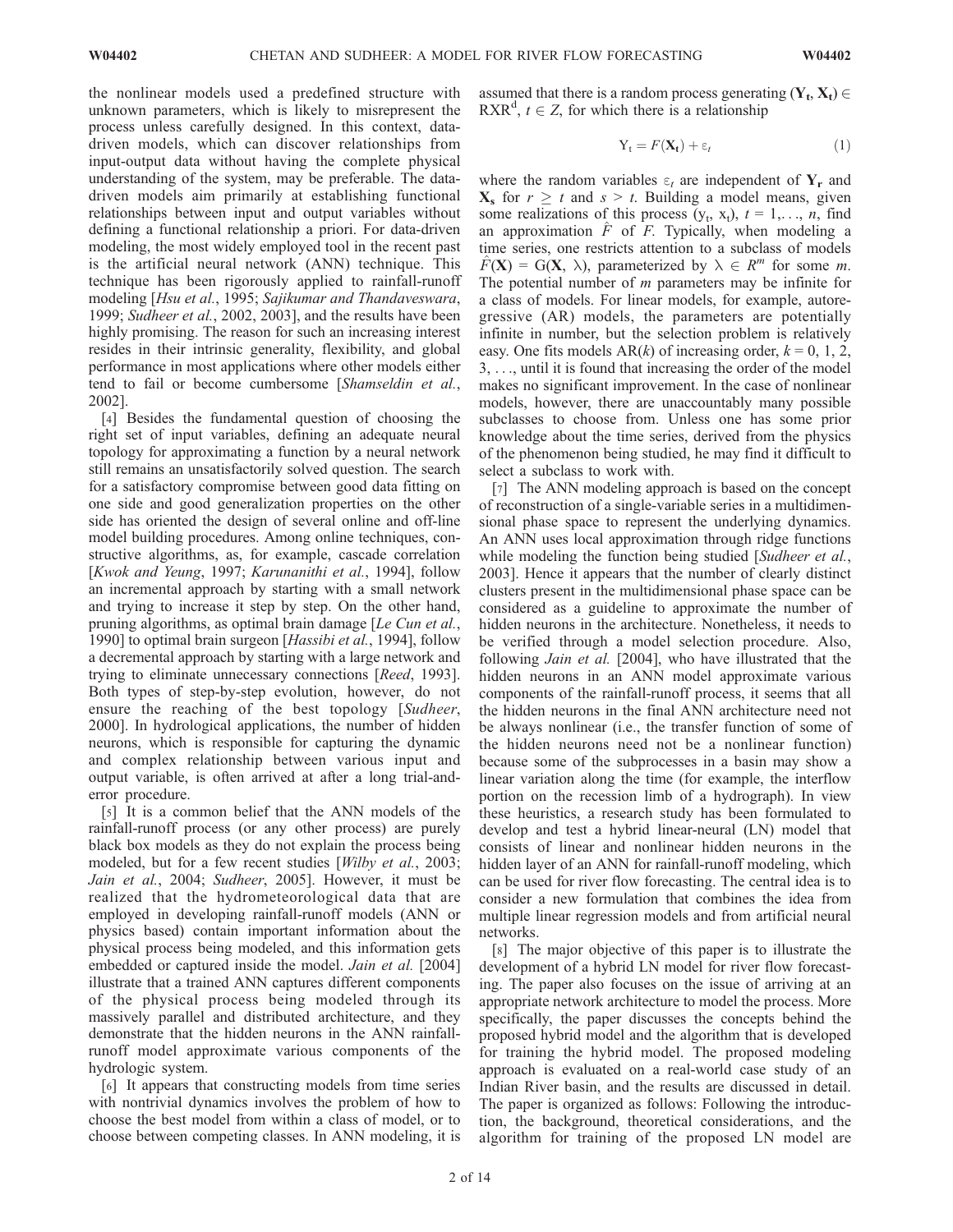

Figure 1. Hyperplane defined by  $w'x = b$  in twodimensional space.

discussed. In the succeeding sections, the case study and performance of the LN model on the selected case are presented and discussed in detail. The article ends with the conclusions drawn from this study.

### 2. Hybrid Linear-Neural Model

#### 2.1. Background

[9] A flow hydrograph, which is normally used as the output variable in an ANN rainfall runoff model, consists of various components that result from different physical processes in a watershed. For example, the rising limb of a runoff hydrograph is the result of the gradual release of water from various storage elements of a watershed due to gradual repletion of the storage due to the rainfall input. The rising limb of the hydrograph is influenced by varying infiltration capacities, watershed storage characteristics, and the nature of the input, i.e., intensity and duration of the rainfall, and not so much by the climatic factors such as temperature and evapotranspiration, etc. [Zhang and Govindaraju, 2000]. On the other hand, the falling limb of a hydrograph is the result of the gradual release of water from various storages of the watershed after the rainfall input has stopped and is influenced more by the storage characteristics of the watershed and climatic characteristics to some extent. Further, the falling limb of a flow hydrograph can be divided into three parts: initial portion just after the peak, middle portion, and the final portion. The initial portion of the falling limb of a flow hydrograph is influenced more by the quick flow (or interflow), the middle portion of the falling limb is more dominated by the delayed surface flow, and the final portion of the falling limb (of smaller magnitudes) is dominated by the base flow.

[10] While explaining the internal behavior of an ANN rainfall runoff model, Sudheer and Jain [2004] indicate that individual hidden neurons represent the dynamics of different portions of the hydrograph. Complementing to this, Sudheer [2005], based on an attempt to extract knowledge from trained ANN models, reports that each variable in the input vector influences the shape of the hydrograph in different ways. This varied influence is accomplished through the dynamics of hidden neurons in the ANN. It follows that if there is a region of the function being mapped (hydrograph in the current study), where the function behaves linearly in the multidimensional phase space, that region can be mapped by a linear neuron effectively. It is well understood that the portion of the hydrograph which represent the interflow varies almost linearly with time. Consequently, it can be concluded that some of the hidden neurons in the ANN rainfall runoff model can be linear neurons. Hence an ANN model that contains linear and nonlinear hidden neurons will be able to effectively represent rainfall-runoff processes. However, a decision on how many of such linear (and/or nonlinear) neurons are required and which are their corresponding input neurons is not trivial. This decision has to be established though a model selection procedure.

#### 2.2. Theoretical Considerations

[11] Consider the output  $f_{(w,b)}$  of one neuron of the hidden layer of a neural network with logistic activation function (which is the commonly employed transfer function) expressed as

$$
f_{(\mathbf{w},b)}(\mathbf{x}) = \frac{1}{1 + \exp(-\mathbf{w}'\mathbf{x} + b)},
$$
\n(2)

where **x** is an *n*-dimensional input vector,  $\mathbf{w} = [w_1, \dots, w_n]$ is the vector of weights of the incoming signals at the considered neuron, and  $b$  is the bias parameter of the same neuron. When  $\mathbf{w}'\mathbf{x} = b$ , the parameters w and b define a hyperplane in  $n$ -dimensional Euclidian space,

$$
H = \{ \mathbf{x} \in R^n | \mathbf{w}' \mathbf{x} = b \}. \tag{3}
$$

Figure 1 shows an example of hyperplane in twodimensional space. The direction of w determines the orientation of the hyperplane and the scalar term  $b/\Vert w \Vert$ determines the position of the hyperplane in terms of its distance from the origin. A hyperplane induces a partition of the space into two regions defined by the half spaces

$$
\mathbf{H}^+ = \{\mathbf{x} \in \mathbf{R}^n | \mathbf{w}' \mathbf{x} \ge b\}
$$
 (4)

$$
\mathbf{H}^- = \{\mathbf{x} \in \mathbf{R}^n | \mathbf{w}' \mathbf{x} < b\} \tag{5}
$$

associated to the states, activated or not, of the neuron. With  $h$  hyperplanes, an *n*-dimensional space will be split into several polyhedral regions. Each region is defined by the nonempty intersections of the half spaces (4) and (5) of the hyperplane. When a linear function is used at the hidden neuron, the neuron is always at the activated state (if the neuron is without a bias term), and the activation will be equal to w'x. The linear neuron does not constraint splitting of the n-dimensional space into polyhedral regions, but the regions may become narrowed (since there is no transformation applied to the input signal), which in turn may help a better local approximation.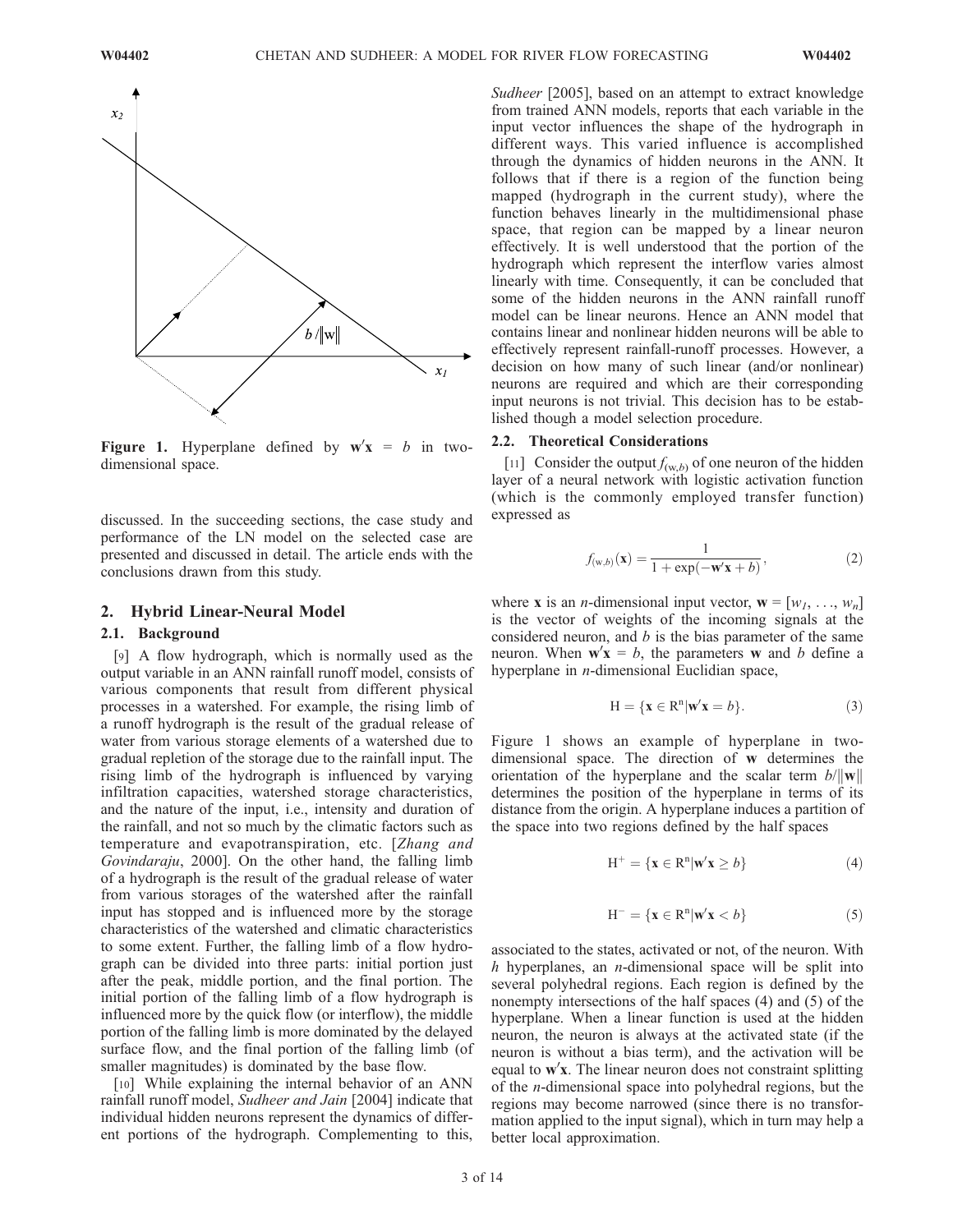

Figure 2. General architecture of the LN model.

[12] As stated earlier, the main idea of the proposed LN model is to use ANN to create a smooth multidimensional threshold structure with a combination of linear and nonlinear hidden neurons. Suppose that an  $n$ -dimensional space is spanned by a vector x formed by a lagged observations of a time series  $y_t$  (river flow) and/or any other exogenous variables (rainfall, evaporation, etc.), and suppose there are  $h_1$  nonlinear hidden neurons whose output is defined by  $f_{(w_i, b_i)}$  (x),  $i = 1, \ldots, h_1$ , and there are  $h_2$  linear hidden neurons whose output is defined by  $g_{(\mu_j)}(x_j) = \mu_j x_j j = 1, ...,$  $h_2|h_2 \leq n$ , each of which defines a smooth multivariate threshold. Mathematically, the model can be expressed as

$$
y_t = \sum_{i=1}^{h_1} \lambda_i f_{(w'_i x, b)} + \sum_{j=1}^{h_2} \lambda_j g_{(\mu_j)}(x_j)
$$
(6)

in which  $\lambda$  is the hidden-output weights and all the other variables are as defined above. The architecture of the proposed linear-neural model is presented in Figure 2, in which two linear and two nonlinear hidden neurons are considered in the structure. Note that the linear neurons do not get signal from all the input variables, and the input node from where it get the signal is determined during the training, which is explained in the next section. It may also be noted that the transfer function at the output layer of the LN model is considered to be linear, which has two advantages: (1) It avoids the problem of saturation at the output neuron and (2) the weights of the hidden-output

neurons can be obtained using the linear least squares algorithm.

#### 2.3. Training Linear-Neural Model

[13] The architecture of the linear-neural (LN) model as visualized in Figure 2 is quite complex in terms of parameter optimization. The parameters that need to be optimized in the LN model are the weight and bias parameters of the nonlinear neurons, weight parameters of the linear neurons, and the output weight parameters. Also, the number of linear nodes and their counterpart in the input vector, and the number of nonlinear neurons is not known a priori. If one wishes to use a back propagation algorithm (or any other training algorithm), one needs to fix the architecture first and has to arrive at the best architecture through trial and error. Instead, one can utilize a model selection procedure which will select the appropriate number of linear and nonlinear nodes during training. In the current study, we employed the minimum description length based model selection procedure [Small and Tse, 2002] to train the LN model.

### 2.4. Minimum Description Length Criterion

[14] The minimum description length (MDL) principle [Rissanen, 1978] is a method for inductive inference that provides a generic solution to the model selection problem. The MDL is a trade-off between the model complexity and the ''goodness of fit'' by avoiding too simple models and overly complex models. MDL procedures automatically and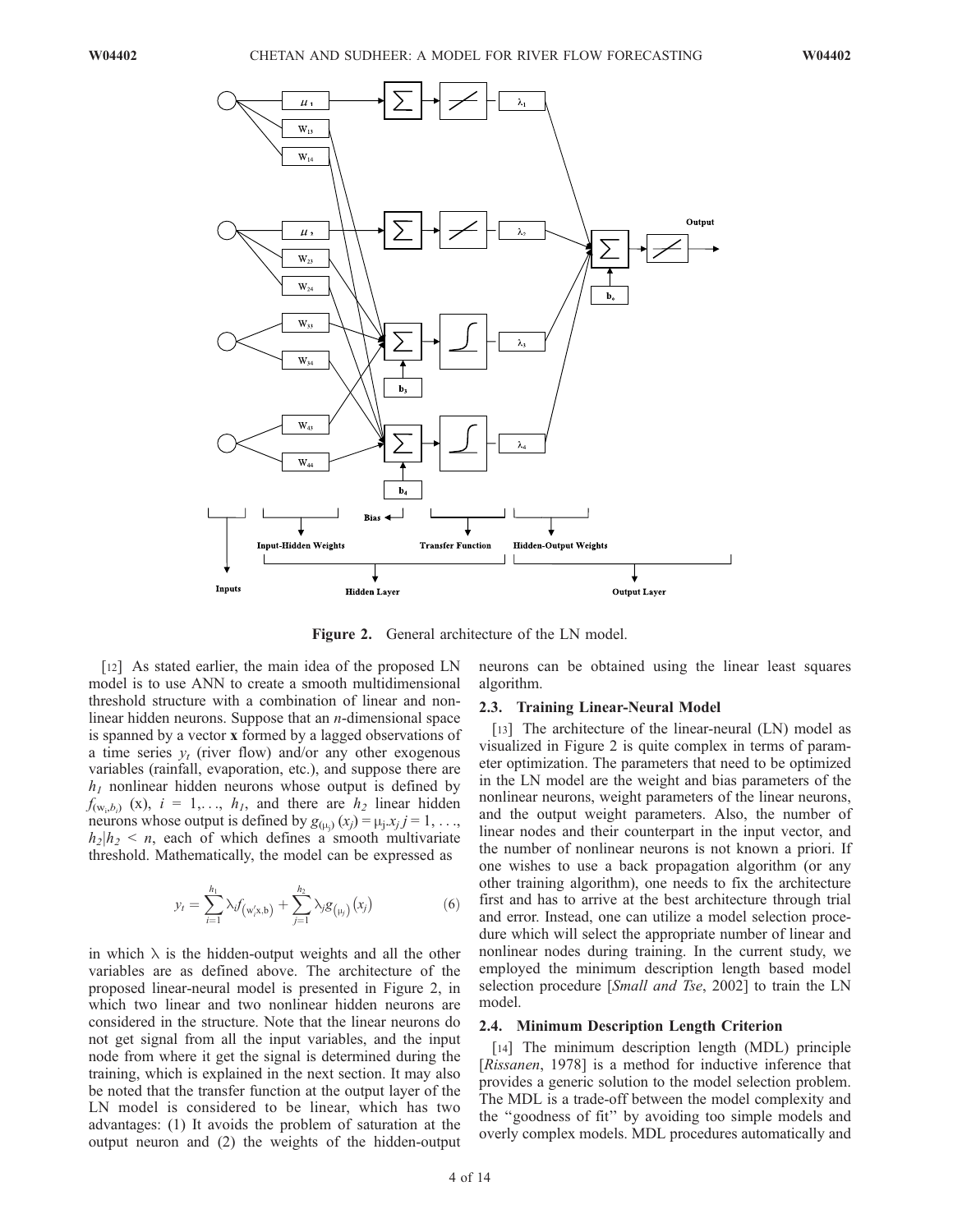

Figure 3. Flowchart for the algorithm.

inherently protect against over-fitting and can be used to estimate both the parameters and the structure (e.g., number of parameters) of a model. The MDL principle considers that a model that provides the most compact description of a time series is the best.

[15] Consider a model  $F({\bf X}) = G({\bf X}, \lambda)$ , parameterized by  $\lambda \in \mathbb{R}^m$  for some *m* that is proposed to fit the data. The model can be described by describing its coefficients in a certain precision (number of bits per parameter). Thus the higher the degree of the model or the precision of the parameters, the more bits we need to describe it and the more complex it becomes. It follows that the better the model fits the data, the shorter the description of the model will be. A typically very complex model (large number of parameters and higher order) fits the data very well, while one can find a simple model also that fits the data badly. Hence an appropriate model, which has good generalization properties, has to be selected by a trade-off between the model complexity (in terms of the parameters) and the goodness of fit. Hence the sum of the description lengths of model (in terms of its parameter) and the model error when minimized would yield a good model that fits the data well.

[16] Hence description length of a time series  $D(k)$  is the sum of the model description length  $M(k)$ , of the model of size  $k$  (number of parameters), and the description length of the model prediction errors  $E(k)$ . As the model size k increases,  $E(k)$  decreases while  $M(k)$  increases. According to the MDL principle, the optimal model size is that which minimizes the sum  $D(k) = M(k) + E(k)$ . Hence it appears that if the computation of the description length of the model is incorporated in the training process, the optimal model that represents the time series in question can be decided effectively. The procedure for computing the description length of a model is described in Appendix A.

#### 2.5. Training Algorithm

[17] The major task in training the LN model is identifying the number of linear and nonlinear neurons and determining the values of model parameters. An initial guess for the number of nonlinear neurons can be made by a clustering algorithm that provides clearly distinct clusters in the multidimensional input space. This initial guess is valid since the ANN technique is based on local approximation [Sudheer, 2005]. In the current study, the subtractive clustering algorithm [Chiu, 1994] has been employed for clustering the input space. The training algorithm starts with only  $h_1$  nonlinear neurons (set initially equal to the number of clusters) in the model. The initialization of parameters of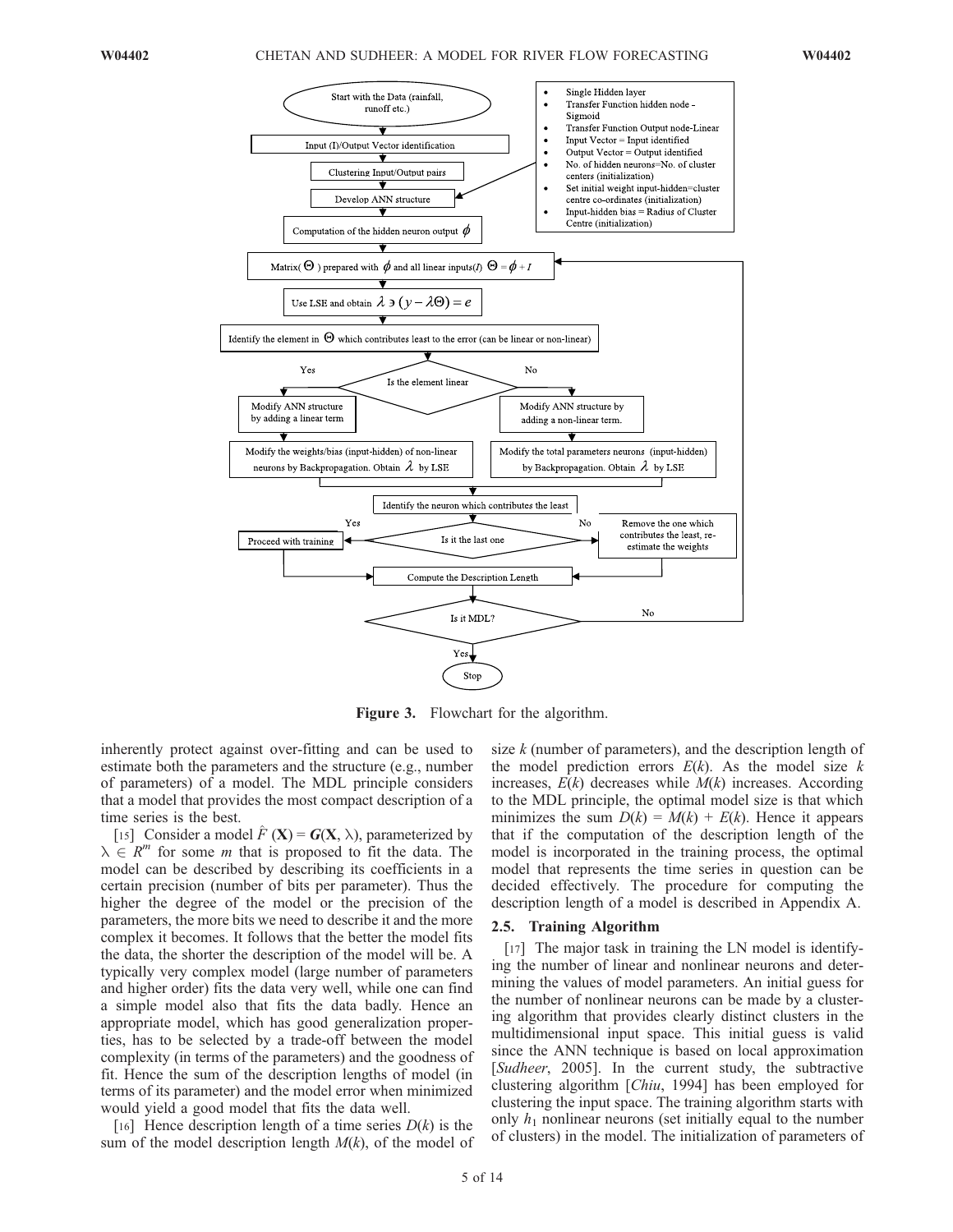these nonlinear neurons is done by setting them equal to the coordinates of the cluster centers. The bias for these neurons is taken initially equal to the effective cluster radius for each cluster. The hidden-output weight vector  $(\lambda)$  can be estimated using linear least squares error algorithm (LSE), and the error (e) for the current model can be computed. Now a combination of all possible linear variables and the current hidden neuron output  $(\Theta^{(T)})$  is formulated as a temporary vector (we call this vector a basis vector), from which the basis variable that fits the current error the best is identified. The identified basis variable can be a linear or a nonlinear variable, based on which the number of linear or nonlinear neurons in the hidden layer is changed, and a modified architecture for the LN model is framed. Subsequently, modify the parameters of the nonlinear neurons using back propagation algorithm, and then estimate the hidden-output weights using LSE. At this stage, identify the node in the current hidden neurons (linear  $+$  nonlinear) that contributes the least, and if this is the last neuron added to the model, then enlarge the model; otherwise remove the neuron that does the least. The description length of the model is computed after reestimating the model parameters. The process is repeated until the minimum description length is reached. A flowchart of the training algorithm is presented in Figure 3.

[18] The training algorithm can be described mathematically, as follows:

[19] 1. Let  $\Theta^{(n)} = \mathbf{x}$  be the set of all possible linear terms ( $n$ -dimensional input vector) and let there be  $N$  patterns available for training. (Note that  $\Theta^{(n)}$  is an "*n* X N" matrix, considering all N patterns.) The vector x can be determined using any procedure that selects the best possible combination of influencing variables [e.g., Sudheer et al., 2003].

[20] 2. Generate a set of candidate  $p$  hidden nonlinear neurons  $\Theta^{(p)}$  such that  $\Theta^{(p)} \subseteq \{(\mathbf{x}.\mathbf{w}_p - b_p)|\mathbf{w} \subseteq \mathbb{R}^n, b \subseteq \mathbb{R}\}$ (i.e., choose a set of candidate weight vector (w) and bias (b) for each neuron. Initially, set  $p$  equal to the number of clusters derived from any clustering algorithm, and set w equal to the coordinates of the cluster center and  $b$  equal to the effective radius of respective cluster center. Note that weights  $(w)$  and bias  $(b)$  can be initialized randomly also).

[21] 3. Evaluate the transfer function on the nonlinear neurons to derive  $\Phi^{(p)}$ . Assuming sigmoid function,  $\Phi^{(p)}$  =  $1/(1 + \exp(-\Theta^{(p)})).$ 

[22] 4. Compute the parameters  $\Delta_p = [\lambda_1, \lambda_2, \ldots, \lambda_p]$  such that the error  $\mathbf{e} = \mathbf{y} - \Delta_p \Phi^{(p)}$  is minimal (using least squares error (LSE) algorithm).

[23] 5. Select the row  $\theta \subseteq \Theta^{(T)} = \Theta^{(n)} \cup \Theta^{(p)}$ , where  $\Theta^{(T)}$ is a " $(p + n)$  X N" matrix for total patterns such that  $\sum_{j=1}^{N}$  $\theta_i(y_j)$ . $e_j$  is maximal, where  $1 \le i \le (p + n)$  (i.e., choose the basis variable/function that fits the current error best). Note that here  $\theta_i(y_j)$  implies the *j*th element in *i*th row of  $\Theta^{(T)}$ .

[24] 6. Let

$$
\Phi^{(p+1)} = \begin{bmatrix} \Phi^{(p)} \\ \phi_{(p+1)} \end{bmatrix},
$$

where  $\phi_{(p+1)}$ , is the evaluation of the row vector  $\theta$ , which is identified at step 5, and  $\Phi^{(p)}$  is p X N matrix, making  $\Phi^{(p+1)}$ a " $p + 1$  X N" matrix. Here, if the vector  $\theta$  corresponds to a nonlinear neuron (implying that the original ANN with  $p$ nonlinear hidden neurons gets modified to an ANN having



Figure 4. The basin map of Kolar River, India (up to Satrana gauging site).

 $(p + 1)$  nonlinear hidden neurons), perform the error back propagation algorithm to estimate the weights and bias for the hidden-input connections of the modified ANN structure. Then evaluate the transfer function over " $p +$ 1" hidden neurons and set  $\Phi^{(p+1)}$  equal to the evaluated values. On the other hand, if the vector  $\theta$  corresponds to a linear neuron, set the last row in  $\Phi^{(p+1)}$  equal to the value of the identified vector  $\theta$ .

[25] 7. Compute the parameters  $\Delta_{p+1}$  such that  $e = y$  –  $\Delta_{p+1} \Phi^{(p+1)}$  is minimal.

[26] 8. Given

$$
\Phi^{(p+1)} = \begin{bmatrix} \Phi_1 \\ \Phi_2 \\ . \\ . \\ \Phi_{p+1} \end{bmatrix},
$$

find  $i$   $(1 \le i \le p + 1)$  such that  $\left| \sum_{l=1}^{N} \phi_i(y_l).e_l \right| \le \left| \sum_{l=1}^{N} \phi_j \right|$  $(y_l).e_l$  for all  $l$  ( $1 \le l \le N$ ) (i.e., find the term in the current model that contributes the least). Note that here  $\phi_i$  (y<sub>l</sub>) implies the *l*th element in *i*th row of  $\Phi^{(p+1)}$ .

[27] 9. If  $i = p + 1$ , then keep the  $p + 1$ th neuron; otherwise set

$$
\Phi_p = \begin{bmatrix} \Phi_1 \\ \Phi_2 \\ \vdots \\ \Phi_{i-1} \\ \Phi_{i+1} \\ \vdots \\ \Phi_{p+1} \end{bmatrix},
$$

where  $\phi_i$  is the *i*th row of the  $(p + 1)$  X N matrix  $\Phi_{p+1}$  (i.e., if the last neuron added now contributes the least, then enlarge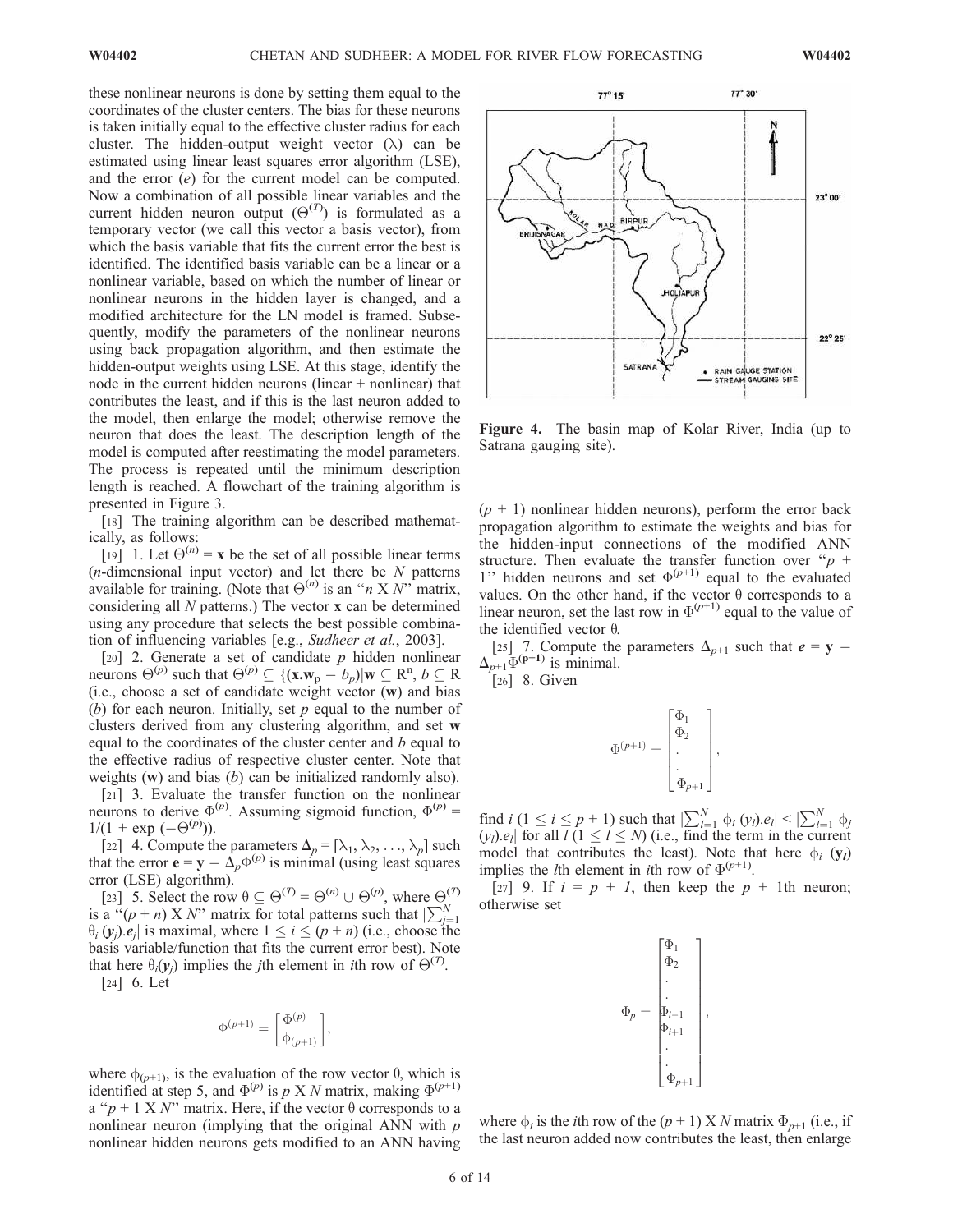

Figure 5. Correlogram plots of the data series: (a) autocorrelation function (ACF); (b) partial autocorrelation function (PACF); (c) cross-correlation function (CCF) between runoff at different lags of rainfall.

the model; otherwise remove the hidden neuron that does the least).

[28] 10. Reestimate the weights and bias of the nonlinear neurons (w and b) (of the modified architecture of ANN at step 9) using the back propagation algorithm, and then recompute the parameters  $\Delta_p$  and the model prediction errors e.

[29] 11. Compute the description length of the model (Appendix A). Repeat steps 5 – 10 till a minimum description length is reached.

[30] The major advantage of this algorithm is that the parameters of the candidate neurons are recomputed for each model expansion. The least squares error estimates of the output layer weights are computed in three different places in this algorithm (steps 4, 7, and 10) and for each value of  $p$ . Step 5 selects from the current host of candidates, the best fit to the current error, and step 9 rejects the current worst neuron in the model. Only when the neuron selected in steps 5 and 9 differ does the model expand.

### 3. Application

#### 3.1. Study Area and Data Sets

[31] The proposed LN model has been applied to river flow forecasting of the Kolar River, in India, on an hourly time step. The Kolar River is a tributary of the river Narmada that drains an area of about 1350 km<sup>2</sup> before its confluence with Narmada near Neelkanth. In the present study the catchment area up to the Satrana gauging site is considered (Figure 4), which constitutes an area of 903.87 km<sup>2</sup>. The 75.3-km-long river course lies between north latitude  $22^{\circ}40'$  to  $23^{\circ}08'$  and east longitude  $77^{\circ}01'$  to 77°29'. Topographically, the Kolar subbasin can be divided into two zones. The upper four fifths, having elevations

| Table 1. Performance Evaluation Criteria <sup>a</sup> |  |
|-------------------------------------------------------|--|
|                                                       |  |

| <b>Evaluation Criteria</b>       | Definition                                                                                                                                                                                                                                                                  |
|----------------------------------|-----------------------------------------------------------------------------------------------------------------------------------------------------------------------------------------------------------------------------------------------------------------------------|
| Coefficient of correlation $(R)$ | $R = \left[ \left( \sum_{i=1}^n \left( y_i^o - \overline{y^o} \right) \left( y_i^c - \overline{y^c} \right) \right) \right/ \left( \sqrt{\sum_{i=1}^n \left( y_i^o - \overline{y^o} \right)^2} \sqrt{\sum_{i=1}^n \left( y_i^c - \overline{y^o} \right)^2} \right) \right]$ |
| Coefficient of efficiency (E)    | $E = 1 - \sum_{i=1}^{n} (y_i^o - y_i^c)^2 / \sum_{i=1}^{n} (y_i^o - \overline{y^o})^2$                                                                                                                                                                                      |
| Root-mean-square error (RMSE)    | $RMSE = \sqrt{\sum_{i=1}^{n} (y_i^o - y_i^c)^2} / n$                                                                                                                                                                                                                        |
| Standard error of estimate (SEE) | $\textit{SEE} = \sqrt{\left(\sum_{i=1}^n (y_i^o - y_i^c)^2\right)} / \nu$                                                                                                                                                                                                   |
| Noise-to-signal ratio            | $NS = SEE/\sigma$ .                                                                                                                                                                                                                                                         |

<sup>a</sup>Here  $y_i^o$  and  $y_i^c$  are the observed and computed flow values, respectively, at time t;  $\overline{y^o}$  and  $\overline{y^c}$  are the mean of the observed and computed flow values corresponding to *n* patterns;  $\nu$  is the number of degrees of freedom; and  $\sigma_{\nu}$  is the standard deviation of the observed flow. Normalized values of these statistics are obtained by dividing the value by the observed mean.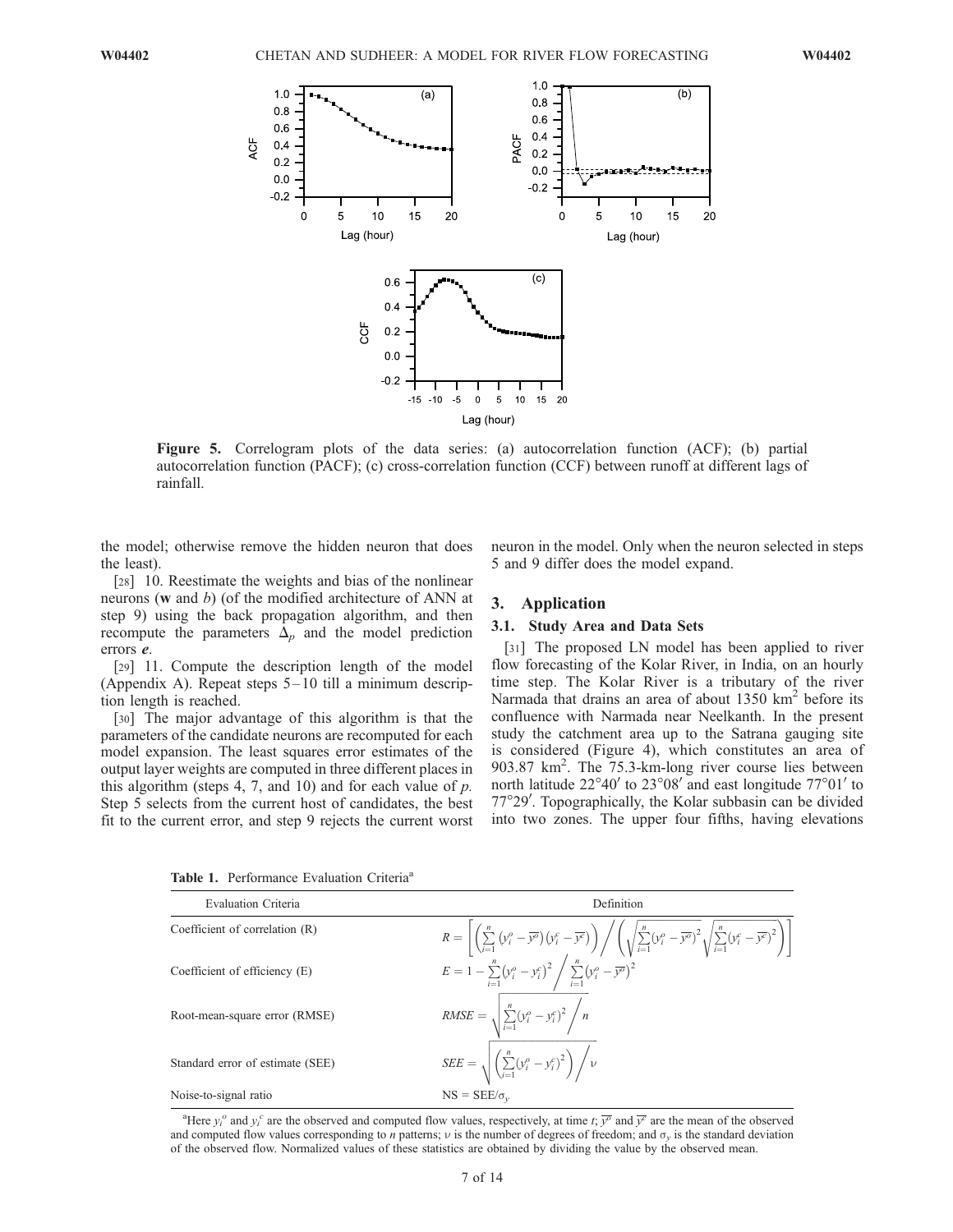Table 2. Coordinates of the Cluster Centers of the Input Space and the Corresponding Output (From Subtractive Clustering)

|                  |                  | Input Space      |                  |                  | Output           |
|------------------|------------------|------------------|------------------|------------------|------------------|
| $R(t-9)$         | $R(t-8)$         | $R(t-7)$         | $O(t-2)$         | $O(t-1)$         | O(t)             |
| 0.0000           | 0.0000           | 0.0000           | 0.0033           | 0.0033           | 0.0033           |
| 0.0000<br>0.0000 | 0.0000<br>0.0000 | 0.0000<br>0.0000 | 0.0064<br>0.0104 | 0.0064<br>0.0104 | 0.0064<br>0.0104 |

Table 4. Values of Correlation Coefficient Between Computed and Observed Flow With Respect to Progressive Addition of Hidden Neurons<sup>a</sup>

| Added<br>Neuron | Added<br>Variable | $R^2$  | Description Length<br>of the Model |
|-----------------|-------------------|--------|------------------------------------|
| Linear          | $Q(t-2)$          | 0.9265 | 1316                               |
| Linear          | $R(t-7)$          | 0.9568 | 1225                               |
| Linear          | $R(t-9)$          | 0.9735 | 1171                               |

ranging from 300 to 600 m, is predominantly covered by deciduous forests. Soils are skeletal to shallow except near canals, where they are relatively deep. In this area the rocks are weathered and deep fissures are visible. The channel beds are rocky or graveled. The general response of this upper part of the basin to rains is quick. The lower one fifth of the basin consists of a flat-bottomed valley narrowing toward the outlet and having elevations ranging from 300 to 350 m. The area is predominantly cultivable and soils are deep and have flat slopes, and as such, the response of this area to rainfall is likely to be quite slow.

[32] For the bulk of the study, rainfall and runoff data on an hourly interval for Kolar basin during the monsoon season (July, August,and September) for three years (1987 – 1989) are used. The rainfall data available were in the form of areal average values in the basin. The total available data has been divided into two sets, calibration set (data during the years  $1987 - 1988$ ) and validation set (data during the year 1989). Different models for forecast lead times of up to 6 hours have been developed in the study. The parameters of the model are identified using the calibration data set, and the model is tested for its performance on the validation data set. The resulting hydrographs from the model are analyzed statistically using various evaluation measures.

# 3.2. Selection of Inputs to the Model

[33] One of the most important steps in the model development process is the determination of significant input variables. Usually, not all of the potential input variables will be equally informative since some may be correlated, noisy, or have no significant relationship with the output variable being modeled [Maier and Dandy, 2000]. Generally, some degree of a priori knowledge is used to specify the initial set of candidate inputs [e.g., Campolo et al., 1999; Thirumalaiah and Deo, 2000]. Although a priori identification is widely used in many applications and is necessary to define a candidate set of inputs, it is dependent on an expert's knowledge and hence is very

<sup>a</sup>The values of initial model with only three nonlinear hidden neurons are 0.8623 and 2345, respectively.

subjective and case-dependent. Intuitively, the preferred approach for determining appropriate inputs and lags of inputs involves a combination of a priori knowledge and analytical approaches [Maier and Dandy, 1997]. When the relationship to be modeled is not well understood, then an analytical technique, such as cross correlation, is often employed [e.g., Sajikumar and Thandaveswara, 1999; Luk et al., 2000; Silverman and Dracup, 2000; Coulibaly et al., 2000, 2001; Sudheer et al., 2002]. The major disadvantage associated with using cross correlation is that it is only able to detect linear dependence between two variables. Therefore cross correlation is unable to capture any nonlinear dependence that may exist between the inputs and the output, and may possibly result in the omission of important inputs that are related to the output in a nonlinear fashion. Bowden et al. [2004], while reviewing the current state of input selection procedures in water resources applications, report that the cross-correlation methods represent the most popular analytical techniques for selecting appropriate inputs. It follows that there is good scope for addressing this issue in future studies.

[34] The current study employed a statistical approach suggested by Sudheer et al. [2002] to identify the appropriate input vector. The method is based on the heuristic that the potential influencing variables corresponding to different time lags can be identified through statistical analysis of the data series that uses cross correlations, autocorrelations, and partial autocorrelations between the variables in question. The cross correlation between the runoff and rainfall series at various lags (Figure 5) showed significant correlation at 7, 8, and 9 hours of rainfall lag on the flow at any time. The autocorrelation and partial autocorrelation function (Figure 5) suggests a significant correlation at 95% confidence level up to 2 hours of runoff lag. Note that this correlogram is for the stochastic

Table 3. Number of Data Points in Low-, Medium-, and High-Flow Categories (Validation Period)<sup>a</sup>

|                                            | Number of | Percentage of  |
|--------------------------------------------|-----------|----------------|
| Category                                   | Points    | the Total Data |
| Low $(x \leq \mu)$                         | 1783      | 81.97          |
| Medium ( $\mu \leq x \leq \mu + 2\sigma$ ) | 369       | 16.97          |
| High $(x > \mu + 2\sigma)$                 | 23        | 1.06           |
| Total                                      | 2175      | 100            |

<sup>a</sup>Here  $\mu$  is the mean and  $\sigma$  is the standard deviation.

Table 5. Performance Statistics of LN Model at 1-Hour Lead Forecasting

| Performance<br>Index | Calibration | Validation |
|----------------------|-------------|------------|
| R                    | 0.9735      | 0.9808     |
| E                    | 0.9478      | 0.9615     |
| RMSE, $m^3/s$        | 47.5239     | 25.8935    |
| Normalized RMSE      | 0.7346      | 0.8081     |
| <b>SEE</b>           | 47.5896     | 25.9652    |
| Normalized SEE       | 0.7356      | 0.8103     |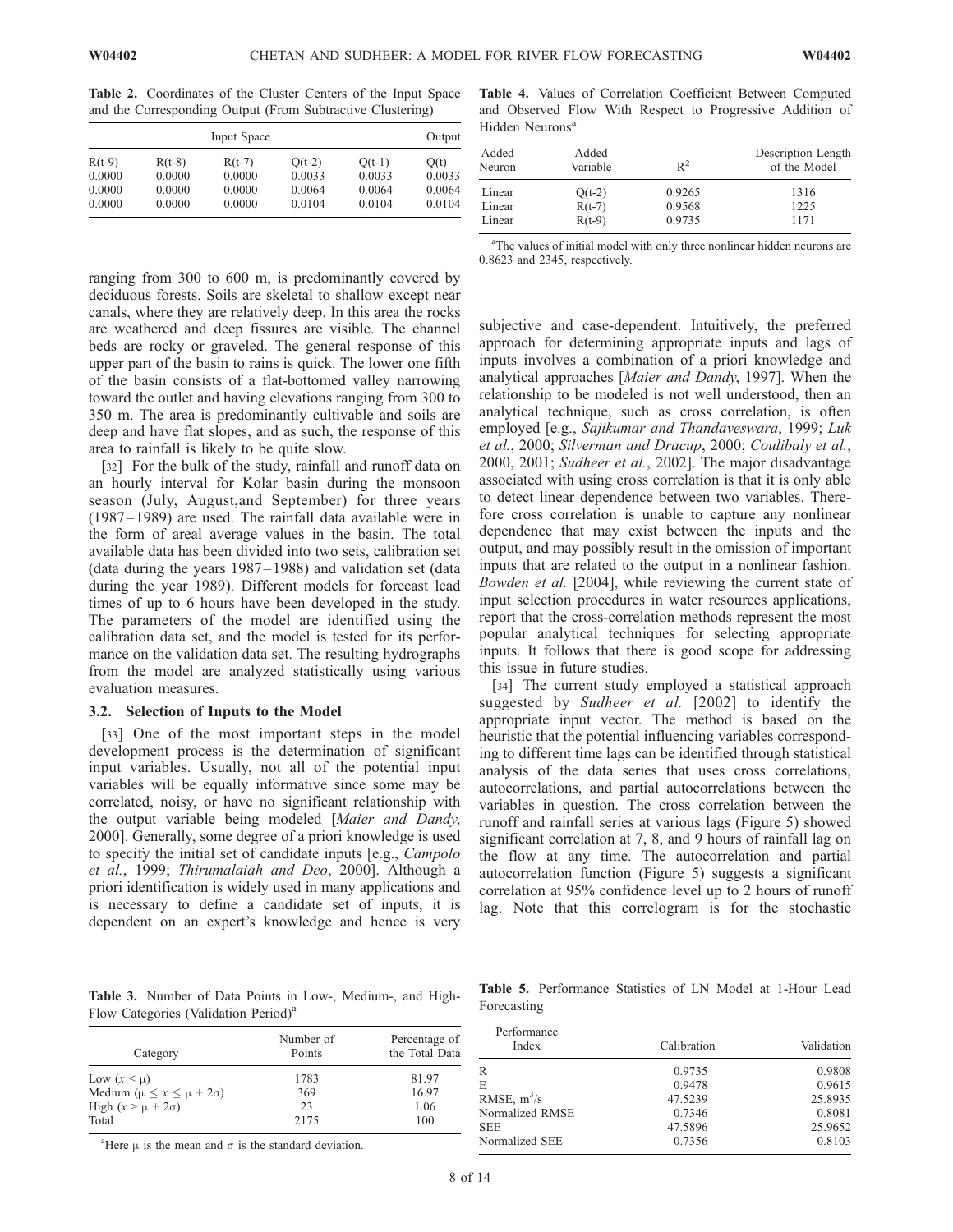|  | Table 6. Performance Indices of LN Models for Higher Forecasting Lead Time |  |  |  |  |  |  |  |  |  |
|--|----------------------------------------------------------------------------|--|--|--|--|--|--|--|--|--|
|--|----------------------------------------------------------------------------|--|--|--|--|--|--|--|--|--|

|                   | Forecast Lead Time, Hours |         |             |          |          |          |  |  |
|-------------------|---------------------------|---------|-------------|----------|----------|----------|--|--|
| Performance Index | $\overline{c}$            | 3       | 4           | 5        | 6        | 12       |  |  |
|                   |                           |         | Calibration |          |          |          |  |  |
| $\mathbb{R}$      | 0.9459                    | 0.9078  | 0.8662      | 0.8249   | 0.7824   | 0.5656   |  |  |
| E                 | 0.8947                    | 0.8242  | 0.7503      | 0.6804   | 0.6121   | 0.3199   |  |  |
| <b>RMSE</b>       | 67.4702                   | 87.1991 | 103.9154    | 117.5587 | 129.5195 | 171.4949 |  |  |
| Normalized RMSE   | 1.0428                    | 1.3477  | 1.6059      | 1.8167   | 2.0014   | 2.6497   |  |  |
| <b>SEE</b>        | 67.5634                   | 87.3197 | 104.0591    | 117.7212 | 129.6985 | 171.7319 |  |  |
|                   |                           |         | Validation  |          |          |          |  |  |
| R                 | 0.9557                    | 0.9205  | 0.8739      | 0.8251   | 0.7814   | 0.4115   |  |  |
| E                 | 0.9119                    | 0.8442  | 0.7621      | 0.6764   | 0.6093   | 0.1225   |  |  |
| <b>RMSE</b>       | 39.2015                   | 52.1573 | 64.4986     | 75.2776  | 82.7743  | 124.5567 |  |  |
| Normalized RMSE   | 1.2227                    | 1.6258  | 2.009       | 2.3429   | 2.5741   | 3.8516   |  |  |
| <b>SEE</b>        | 39.3103                   | 52.3021 | 64.678      | 75.4873  | 83.0052  | 124.907  |  |  |

component of the runoff series, i.e., after removing the deterministic components from the original series. Therefore a total number of five variables (three rainfall and two runoff) are identified as inputs according to Sudheer et al. [2002]. The input vector thus become  $[R_{(t-9)} R_{(t-8)} R_{(t-7)}]$  $Q_{(t-2)}$ ,  $Q_{(t-1)}$ , where R is the rainfall and Q is the river flow, and t indicate the time at which the forecast is required. The input and output variables are scaled between the range (0, 1), as sigmoid function is being used at the nonlinear hidden neuron.

#### 3.3. Model Evaluation

[35] Quantitative assessments of the degree to which the model simulations match the observations are used to provide an evaluation of the model's predictive abilities. Frequently, evaluations of model performance utilize a number of statistics and techniques, usually referred to as ''goodness-of-fit'' statistics. Many of the principal measurements that are used in the hydrological literature have been critically reviewed by Legates and McCabe [1999]. Still, there is diversity in the use of global goodnessof-fit statistics to determine how well models forecast flood hydrographs. As a single evaluation measure is not available [Sudheer and Jain, 2003], a multicriteria assessment was performed in the current study with various goodness-of-fit statistics. These measures can be grouped into two types: relative and absolute. Relative goodness-offit measures are nondimensional indices, which provide a relative comparison of the performance of one model

against another. In contrast, absolute goodness-of-fit statistics are measured in the units of the flow measurement. The criteria that are employed are the root-mean-square error (RMSE) between the observed and forecasted values, the coefficient of efficiency [Nash and Sutcliffe, 1970], the standard error of estimate (SEE), and the noise-to-signal ratio. The definitions of these evaluation criteria are provided in Table 1.

# 4. Results and Discussions

#### 4.1. Model Development

[36] The input patterns were clustered using subtractive clustering algorithm [Chiu, 1994], which resulted in three clusters. The coordinates of the cluster center are presented in Table 2. The corresponding cluster radius was 0.0065. Note that the presented cluster coordinates are in the scaled domain (0, 1), as scaling of data is performed prior to ANN model building. It is observed that the rainfall information has no definite role in the clusters. It can be observed from Table 2 that the input space clusters fall in the low-flow region since a major portion ( $\sim$ 82%) of the data set lies in this category. The percentage of total data falling to three different categories (based on summary statistics of the data) is presented in Table 3 for reference. Note that the final number of clusters was arrived at after various trials. The trials were conducted by varying the cluster radius, and the resulted clusters were subject to analysis of closeness. The analysis of closeness was performed by calculating the

Table 7. Observed and Predicted Statistical Properties of the River Flow Series

|                |          |          | Mean     |            | Standard Deviation |          |          |            |
|----------------|----------|----------|----------|------------|--------------------|----------|----------|------------|
| Lead           |          | Training |          | Validation |                    | Training |          | Validation |
| Time,<br>Hours | Observed | Computed | Observed | Computed   | Observed           | Computed | Observed | Computed   |
|                | 64.69    | 64.58    | 32.04    | 33.31      | 207.98             | 202.51   | 132.01   | 131.71     |
| 2              | 64.70    | 65.10    | 32.06    | 33.35      | 207.98             | 196.60   | 132.10   | 121.24     |
| 3              | 64.70    | 64.73    | 32.08    | 35.22      | 207.98             | 188.81   | 132.19   | 115.03     |
| 4              | 64.71    | 64.85    | 32.10    | 35.54      | 207.98             | 180.10   | 132.28   | 111.84     |
| 5              | 64.71    | 64.76    | 32.13    | 36.13      | 207.98             | 171.56   | 132.37   | 117.02     |
| 12             | 64.72    | 64.74    | 32.34    | 41.90      | 207.98             | 117.60   | 133.00   | 81.85      |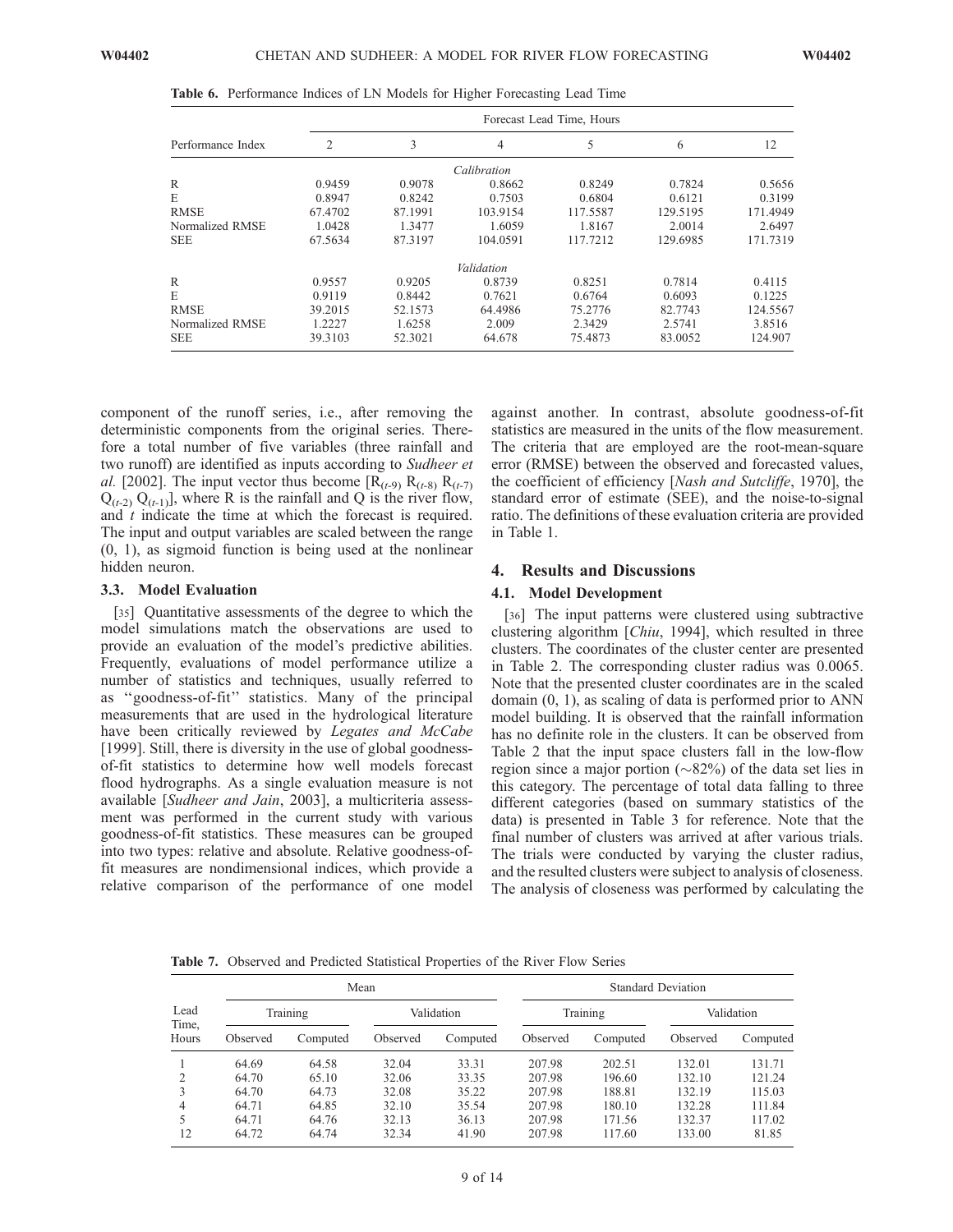|                                                |                                    | l Hour                        | 2 Hours                          | 3 Hours                           | 4 Hours                            | 5 Hours                           | 12 Hours                           |
|------------------------------------------------|------------------------------------|-------------------------------|----------------------------------|-----------------------------------|------------------------------------|-----------------------------------|------------------------------------|
| Percent error in<br>volume<br>Percent error in | Training<br>Validation<br>Training | 0.1765<br>$-3.9592$<br>6.0963 | $-0.6192$<br>$-4.0162$<br>2.6214 | $-0.0341$<br>$-9.7813$<br>10.0509 | $-0.2229$<br>$-10.6981$<br>11.3779 | $-0.0798$<br>$-12.4582$<br>9.9084 | $-0.0294$<br>$-29.5560$<br>58.5141 |
| peak flow                                      | Validation                         | 2.2511                        | 6.9256                           | 15 3993                           | 25.0632                            | 21.4650                           | 53.7734                            |

Table 8. Hydrograph Characteristics of LN Forecasting Models at Different Lead Times

Euclidian distance between any two cluster centers, and the final number of clusters was fixed such that the clusters do not overlap. Since the arrived number of clusters is only an indicative number (for initialization) of nonlinear hidden neurons, the performed analysis is reasonable.

[37] The above analysis suggested building ANN architecture with five inputs, three hidden neurons (nonlinear), and one output neuron. The weights of the hidden-output layer are computed using LSE. The step in the training algorithm to identify the basis variable that best fits to the current error (step 5 in the algorithm) suggested the variable  $Q_{(t-2)}$ . Accordingly, the initial model was modified by adding one linear hidden neuron, which connects to only  $Q_{(t-2)}$  in the input vector. The error for the modified LN model is then computed. The performance of the model with respect to progressive addition of linear/nonlinear neuron is presented in Table 4.

[38] It can be observed from Table 4 that at each step a linear neuron gets added to the model, resulting in a final ANN architecture consisting of three nonlinear hidden neurons connected to all the input variables and three linear neurons connected to  $Q_{(t-2)}$ ,  $R_{(t-7)}$ , and  $R_{(t-9)}$ , respectively. It is observed that the addition of the linear neuron  $Q_{(t-2)}$  increased the explained variance by 6%, compared with the LN model that had only three nonlinear hidden neurons. This was followed by further increase in explained variance of 3%, and 2% by  $R_{(t-7)}$  and  $R_{(t-9)}$ , respectively. The plausible reason for this improvement in explained variance is that the added linear neurons ( $Q_{(t-2)}$ ,  $R_{(t-7)}$ , and  $R_{(t-9)}$ ) provides information about the changing state of saturation of a basin, which according to Campolo et al. [1999] is vital in order to correctly predict the flow. Note that two of these linear neurons are lagged values of rainfall, which has a direct bearing on the interflow from the basin. This observation validates the earlier considerations for incorporating linear neurons in the hidden layer.

#### 4.2. Model Performance

# 4.2.1. Generalization Properties of 1-Hour Lead Forecasts

[39] The values of the performance indices for the 1-hour lead forecast by the LN model for Kolar basin are presented in Table 5. The correlation statistic (R), which evaluates the linear correlation between the observed and computed runoff, is very good for the model during calibration as well as the validation period. The model efficiency (E) that evaluates the capability of the model in predicting runoff values away from the mean is found to be more than 94% during the calibration and more than 96% during the validation periods for the model, which according to Shamseldin [1997] is very satisfactory. The RMSE statistic, which indicates a quantitative measure of the model error in

units of the variable, is good for the model, as is evidenced by the low values. Overall, for a 1-hour lead forecast, the performance of the LN model is very satisfactory.

# 4.2.2. Forecasts at Higher Lead Time

[40] It is observed that most of the previous works based on ANN that are reported in the literature considered river flow forecasting at only one time step ahead (i.e., 1 hour or 1 day in advance) by providing information (input) to the model up to the current time step. However, as rightly pointed out by *Campolo et al.* [1999], a model that provides forecasts only at one time step ahead is impractical to use for flood warning or even water management. It may be noted that civil protection and water management agencies would greatly benefit from an increase in the prediction lead time. This would enable them to implement more efficient evacuation and protection plans for downstream areas in particular, as densely populated residential zones and areas characterized by presence of establishments of high economical value are exposed to the risks of flooding. These facts emphasize the need for improved flood forecasting techniques, aimed at extending and determining with higher accuracy the time of the occurrence of a flood farther downstream. Extending the prediction time horizon in the flood forecasting techniques would furthermore aid the planning of controlled release of water into appropriate storage volumes, thus mitigating potential damage.

[41] In the current study, the potential of LN model in forecasting the flows at higher lead times is also evaluated. This is achieved by training the LN model with  $Q_{(t-1+i)}$  as the output, where  $i$  is the lead time of interest. LN models have been developed to forecast river flow up to 12 hours in advance  $(i = 2, \ldots, 13)$ . The performance indices for these models are presented in Table 6. It is observed from Table 6 that the performance of the LN model deteriorates as the forecast lead time increases. However, the LN model is able to provide a reasonable forecast (with not less than 61% efficiency) of the river flow in Kolar basin up to 6 hours in

Table 9. Comparison of Model-Estimated Hydrograph Characteristics of One Typical Flood Event During Validation Period

|                              | Event Peak: $2028.98 \text{ m}^3/\text{s}$ |                        |                                   |  |  |  |
|------------------------------|--------------------------------------------|------------------------|-----------------------------------|--|--|--|
| Forecast Lead<br>Time, Hours | Percent Error in<br>Peak Flow, %           | Estimated<br>Peak Flow | Time Difference to<br>Peak, Hours |  |  |  |
|                              | $-0.1642$                                  | 2032.3110              |                                   |  |  |  |
| 2                            | 9.1424                                     | 1843.4840              |                                   |  |  |  |
| 3                            | 15.7808                                    | 1708.7910              |                                   |  |  |  |
| 4                            | 22.1496                                    | 1579.5680              |                                   |  |  |  |
| 5                            | 20.2751                                    | 1617.6010              |                                   |  |  |  |
| 12                           | 53.7734                                    | 937.9286               |                                   |  |  |  |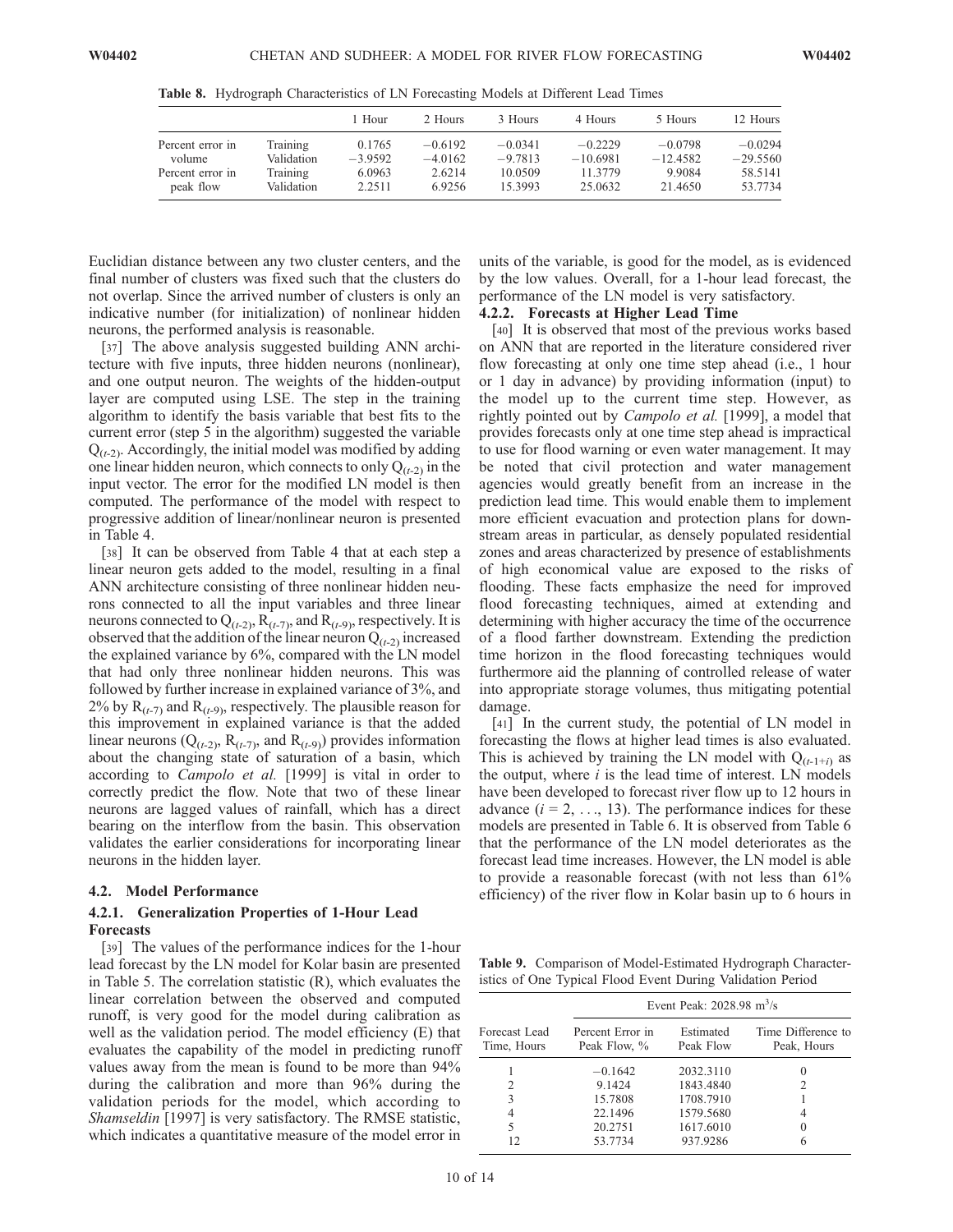

Figure 6. The observed and 1-hour-ahead forecasted river flows (a) during calibration and (b) for a typical validation flood event.

advance. The forecasts provided by the model at a lead time of 12 hours are not satisfactory.

# 4.2.3. Preservation of Summary Statistics

[42] The results from all the LN models are tested for their ability to preserve the statistical moments of the river flow series. The values of the first two moments, namely, mean and standard deviation, for the actual and forecasted computed river flow series, are presented in Table 7. From Table 7 it is apparent that all the models are able to preserve the first and second moments with reasonable accuracy. The standard deviation of the forecasted series gets deteriorated as the forecast horizon increases, and it is observed that the LN models for higher lead times are slightly over-predicting the flows.

#### 4.2.4. Predicted Hydrograph Characteristics

[43] The performance indices discussed and considered so far provide relevant information on the overall performance of the models, but they do not provide specific information about the model performance at high flow, which is of critical importance in a flood forecasting context. Hence two additional storm specific evaluation measures are also considered: percentage error in predicted peak flow and percentage error in total runoff volume. Both these evaluation measures are computed as the ratio of deviation from observed value and the corresponding observed value expressed as percentage. These two indices are presented in Table 8 for all the LN models. The results indicate that the LN models slightly overestimate the peak flow at all lead times. However, the percent error is minimal at lower lead times (2.25% for 1-hour, and 6.9% for 2-hour forecasts). On the contrary, even though the total volume of the hydrograph is computed accurately by all the LN models during calibration, they underestimate the total discharge volume of the basin during validation. However, these errors are not very significant even at a lead time of 5 hours  $(12.45\%)$ .

[44] In order to critically examine the forecasting characteristics of the LN models, a typical flood event of peak flow (during the validation period) of magnitude 2028.98 m<sup>3</sup>/s was considered, and the model predictions of this event were evaluated. The forecast characteristics such as error in peak flow estimation and time difference to peak are presented in Table 9. It is observed that as the lead time increases, the time to predicted peak flow also get lagged for the LN models. The results indicate that the LN models fail to identify the recession process accurately for larger lead time forecasts. One of the reasons for this appears to be related to the small number of training examples present in the subdomain corresponding to a higher flow range (see Table 2), from which a generalized nonlinear behavior of the process cannot be assessed. Note that the low- and mediumflow events are more influenced by local topography, soil moisture status, infiltration properties, and several other characteristics, often resulting in a complex rainfall-runoff relationship [Zhang and Govindaraju, 2000]. During the high-flow events, rainfall dominates the discharge at the stream, and other factors tend to have a minor role in the collective response. In order to assess the transformation of rainfall into runoff in such cases, more example data are hence required. It may also be noted that the models used spatially averaged rainfall information to forecast the flows. Figure 6 depicts the observed and forecasted flow by the LN model at a lead time of 1 hour. The forecasting potential of the LN model is clearly evident from Figure 6. 4.2.5. Predictive Uncertainty

[45] The predictive uncertainty of the models is evaluated by an index called noise-to-signal ratio. The unbiased SEE



Figure 7. The noise-to-signal ratio for different LN models during calibration and validation.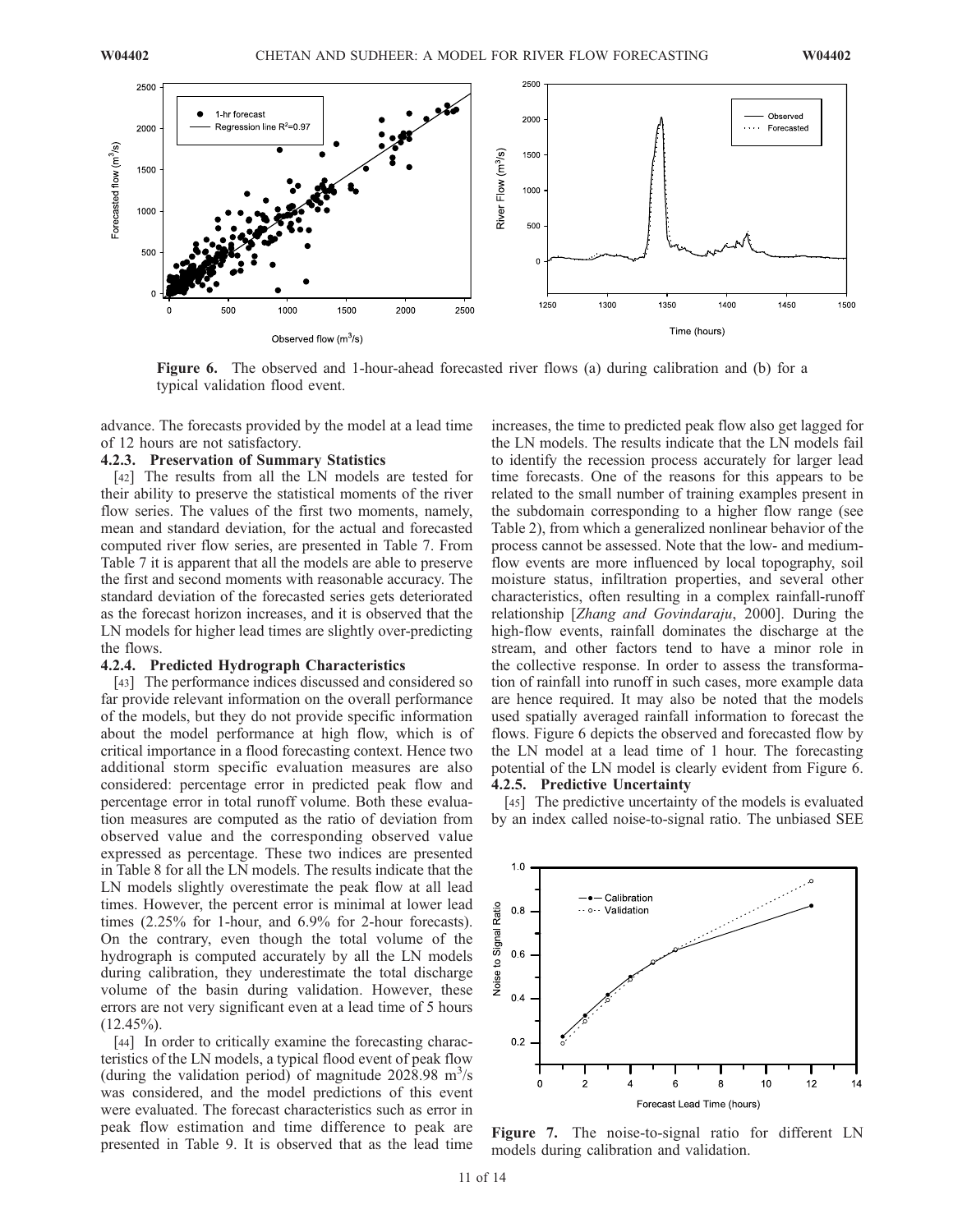

Figure 8. Variation of ANN model performance with number of nonlinear hidden neurons.

is a measure of the unexplained variance [Tokar and Johnson, 1999]. It is usually compared with the standard deviation of the observed values of the dependant variable (STD). The ratio of SEE to STD, called the noise-to-signal ratio, indicates the degree to which noise hides the information [Gupta and Sorooshian, 1985]. If the SEE is significantly smaller than STD, then the model can provide accurate predictions. On the contrary, if the ratio is greater than or equal to unity, then the model predictions will not be accurate [McCuen, 1993]. The noise-to-signal ratio of all the developed models is presented in Figure 7, which clearly depicts the adequacy of LN models. It may be noted that the noise-to-signal ratio of the LN model that forecasts 12 hours in advance is not greater than unity.

# 4.3. Comparison With Other Models

[46] In order to evaluate the LN model performance relative to other models, an independent ANN and a multiple linear regression (MLR) model have been developed for Kolar basin (1-hour lead forecasts). The number of hidden neurons in the ANN was varied from three to six, and it is observed that the ANN model achieves a highest efficiency of 84.02% during validation. The variations of performance indices (R and E) against the number of hidden neurons are shown in Figure 8, for both calibration and validation. It can be seen from Figure 8 that five hidden neurons are ideal for the ANN model. However, in order to arrive at this number, a large number of networks have been trained and tested for performance, which is not at all required in the proposed LN model. As expected, the performance of the MLR model was much inferior to ANN (an efficiency of 60.32% during calibration and 56.11% during validation). These results indicate that the LN model combines the strengths of both ANN and MLR models in a synergetic manner to achieve a better performance.

### 5. Remarks

[47] The foregoing discussions clearly illustrate the potential of the LN model in effectively modeling the rainfall-runoff process. The results indicate that providing information on the saturation level of the basin in terms of

the lagged values of rainfall as linear hidden neurons helps effectively capture the linear portion of the flood hydrograph. An interesting observation is that the number of nonlinear hidden neurons considered initially, based on clustering of the input space, did not get increased during training of LN models for all forecast lead times. This observation is significant, as it may lead to development of a model architecture selection algorithm based on clustering of input space.

[48] It is worth mentioning that unlike other implementations of neural networks, the LN model includes linear terms explicitly in the model (equation (6)). This architecture and the proposed training algorithm have certain advantages, that if a process is linear by itself, the LN model will lead to a linear model (i.e., the final model would not contain any nonlinear hidden neuron) during the training process. The algorithm presented in this paper for training the LN model is easy to implement and does not involve any complex optimization procedure. The algorithm avoids overfitting by constraining the neurons in the hidden layer to minimize the description length of the model.

# 6. Summary and Conclusions

[49] This paper addresses the problem of forecasting the river flow on the basis of rainfall and runoff data. The paper mainly focused on three objectives: One was to demonstrate the formulation of a new modeling framework that uses a combination of linear and nonlinear neurons in the hidden layer of ANN. The second was to design a training algorithm for the proposed model, and the third was to evaluate the proposed model on a real-world case study. The concept of developing such a hybrid LN model stems from the studies that illustrate the role of a hidden layer in an ANN. While formulating the linear-neural (LN) model frame work, it was envisaged that in representing the rainfall runoff process, all the neurons in the hidden layer need not be nonlinear; instead some of them can be linear and they may represent the subprocess which shows a linear variation with time. The proposed LN model was developed and tested for its performance for forecasting river flow in Kolar basin, India. The analyses of the LN model developed for Kolar basin confirm the heuristic of incorporating linear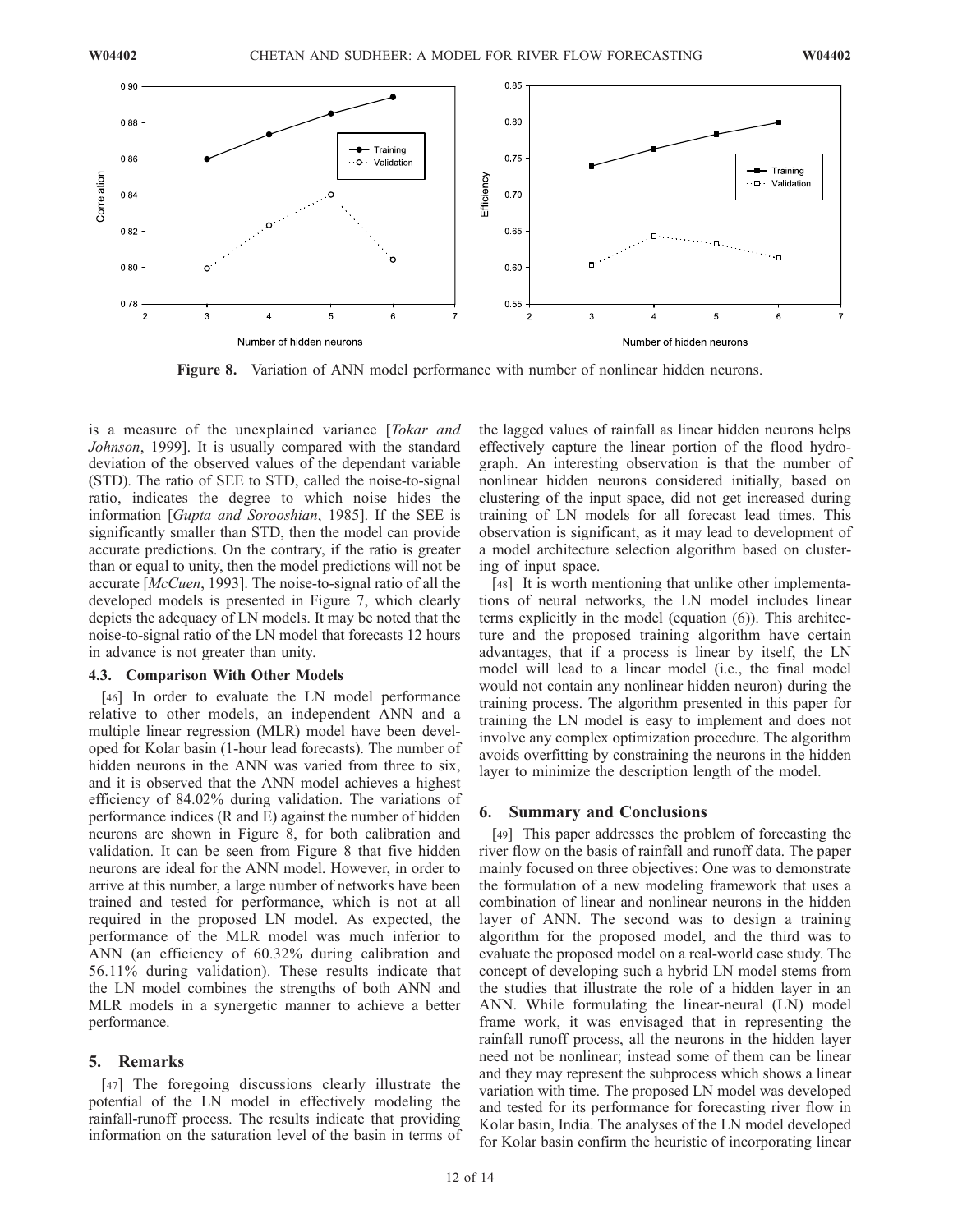neuron in the hidden layer. It is observed that the linear neurons that are added in the final architecture of the LN model have a direct bearing on the interflow of the basin.

[50] The algorithm that has been designed for training the LN model was found to be simple to implement without the requirement of a complex optimization procedure. The algorithm removes the burden of selecting the best fit model among competing classes. A specific advantage of the algorithm is that it would result in a linear model if the process being modeled is purely linear. Performance evaluation of the LN model developed for Kolar basin suggests that the LN model is able to effectively capture the inherent nonlinearity in the rainfall-runoff process. The LN model is found to be able to forecast flows satisfactorily up to 6 hours in advance. A very close fit was obtained between computed and observed flows up to 1 hour in advance for the model, but forecasts at higher lead times (>6 hours) were found to be not effective. A comparison of the LN model performance with ANN and MLR models suggests that the LN model is able to combine the strengths of both these models effectively. The results of the study are highly encouraging and suggest that an LN modeling approach is viable for developing short-term forecasts of river flow series.

# Appendix A: Description Length Computation

[51] If  $\{y_i\}_{i=1}^N$  is a time series of N measurements and if  $f(y_{i-1}, y_{i-2}, \ldots, y_{i-d}; \Lambda_k)$  is a scalar function of d variables that is completely described by  $k$  parameters  $\Lambda_k$ , then the prediction error  $e_i$  is defined as [*Small and Tse*, 2002]

$$
e_i = f(y_{i-1}, y_{i-2}, \dots, y_{i-d}; \Lambda_k) - y_i.
$$
 (A1)

It follows that  $\Lambda_k$  is the solution of

$$
\min \sum_{i=1}^N e_i^2
$$

for a fixed k. For any  $\Lambda_k = (\lambda_1, \lambda_2, \ldots, \lambda_k)$ , the description length of the model  $f(y_{i} = 1, y_{i} = 2, \dots y_{i} = d; \Lambda_{k}$ ) is given by the description length of the  $k$  parameters, computed as

$$
M(k) = \sum_{j=1}^{k} \ln \frac{\gamma}{\delta_j},
$$
 (A2)

where  $\gamma$  is the constant that gives the number of bits in the exponent of the floating point representation of  $\lambda_j$ . The precision  $\delta_i$  of the optimal MDL model (for a fixed k) is computed based on the technique given by Judd and Mees [1995]. They showed that the optimal precision  $(\delta_1,$  $\delta_2, \ldots, \delta_k$ ) is given by the solution of

$$
\left(\mathbf{Q}^*\begin{bmatrix} \delta_1 \\ \delta_2 \\ \vdots \\ \delta_k \end{bmatrix}\right) = \frac{1}{\delta_j},\tag{A3}
$$

where the matrix  $Q$  is obtained as the second derivative of the description length of the model errors  $E(k)$  with respect to the model parameters  $\Lambda_k$ . It follows that

$$
\mathbf{Q} = D_{\Lambda_k \Lambda_k} E(k),\tag{A4}
$$

in which,  $D_{\Lambda k\Lambda k}$  represents the second derivative. If errors are assumed to be Gaussian distributed with mean zero and a specific standard deviation  $\sigma$ , then

$$
\mathbf{E}(\mathbf{k}) = \frac{N}{2} + \ln \left(\frac{2\pi}{N}\right)^{N/2} + \ln \left(\sum_{i=1}^{N} e_i^2\right)^{N/2}.
$$
 (A5)

[52] Hence the description length of a model is calculated as follows.

[53] 1. Solving equation (A3) yields the precision with which one must specify each parameter.

[54] 2. From equations (A2) and (A5) the description length of the model  $M(k)$  and model prediction errors  $E(k)$ are obtained.

[55] **Acknowledgments.** We wish to express our sincere gratitude to two anonymous reviewers whose constructive suggestions and remarks that have greatly helped us to improve the quality of the manuscript. We also acknowledge the help rendered by P C Nayak, Scientist, National Institute of Hydrology, Roorkee, India.

#### References

- Amorocho, J., and A. Brandstetter (1971), Determination of nonlinear functional response functions in rainfall-runoff processes, Water Resour. Res.,  $7(5)$ ,  $1087 - 1101$ .
- Bowden, G. J., G. C. Dandy, and H. R. Maier (2004), Input determination for neural network models in water resources applications: 1. Background and methodology, J. Hydrol.,  $301(1-4)$ ,  $75-92$ .
- Box, G. E. P., and G. M. Jenkins (1976), Time Series Analysis, Forecasting and Control, Holden-Day, Boca Raton, Fla.
- Campolo, M., P. Andreussi, and A. Soldati (1999), River flood forecasting with a neural network model, Water Resour. Res.,  $35(4)$ ,  $1191 - 1197$ .
- Chiu, S. (1994), Fuzzy model identification based on cluster estimation, J. Intell. Fuzzy Syst., 2(3), 267 – 278.
- Coulibaly, P., F. Anctil, and B. Bobee (2000), Daily reservoir inflow forecasting using artificial neural networks with stopped training approach, J. Hydrol., 230, 244 – 257.
- Coulibaly, P., F. Anctil, and B. Bobee (2001), Multivariate reservoir inflow forecasting using temporal neural network, J. Hydrol. Eng., 6(5), 367 – 376.
- Grayson, R. B., I. D. Moore, and T. A. McMahon (1992), Physically based hydrologic modeling: II. Is the concept realistic?, Water Resour. Res., 28(10), 2659 – 2666.
- Gupta, V. K., and S. Sorooshian (1985), The relationship between data and the precision of parameter estimates of hydrologic models, J. Hydrol., 81,  $57 - 77$
- Hassibi, B., D. G. Stork, G. Wolff, and T. Watanbe (1994), Optimal brain surgeon: Extensions and performance comparisons, in Advances in Neural Information Processing Systems, vol. 6, edited by J. D. Cowan et al., pp. 263 – 270, Elsevier, New York.
- Hsu, K., V. H. Gupta, and S. Sorooshian (1995), Artificial neural network modeling of the rainfall-runoff process, Water Resour. Res., 31(10),  $2517 - 2530$
- Ikeda, S., M. Ochiai, and Y. Sawaragi (1976), Sequential GMDH algorithm and its applications to river flow prediction, IEEE Trans. Syst. Manage. Cybern., 6(7), 473-479.
- Jacoby, S. L. S. (1966), A mathematical model for non-linear hydrologic systems, J. Geophys. Res., 71(20), 4811 – 4824.
- Jain, A., K. P. Sudheer, and S. Srinivasulu (2004), Identification of physical processes inherent in artificial neural network rainfall runoff models, Hydrol. Processes, 18, 571 – 581.
- Judd, K., and A. I. Mees (1995), On selecting models for nonlinear time series, Physica D, 82, 426-444.